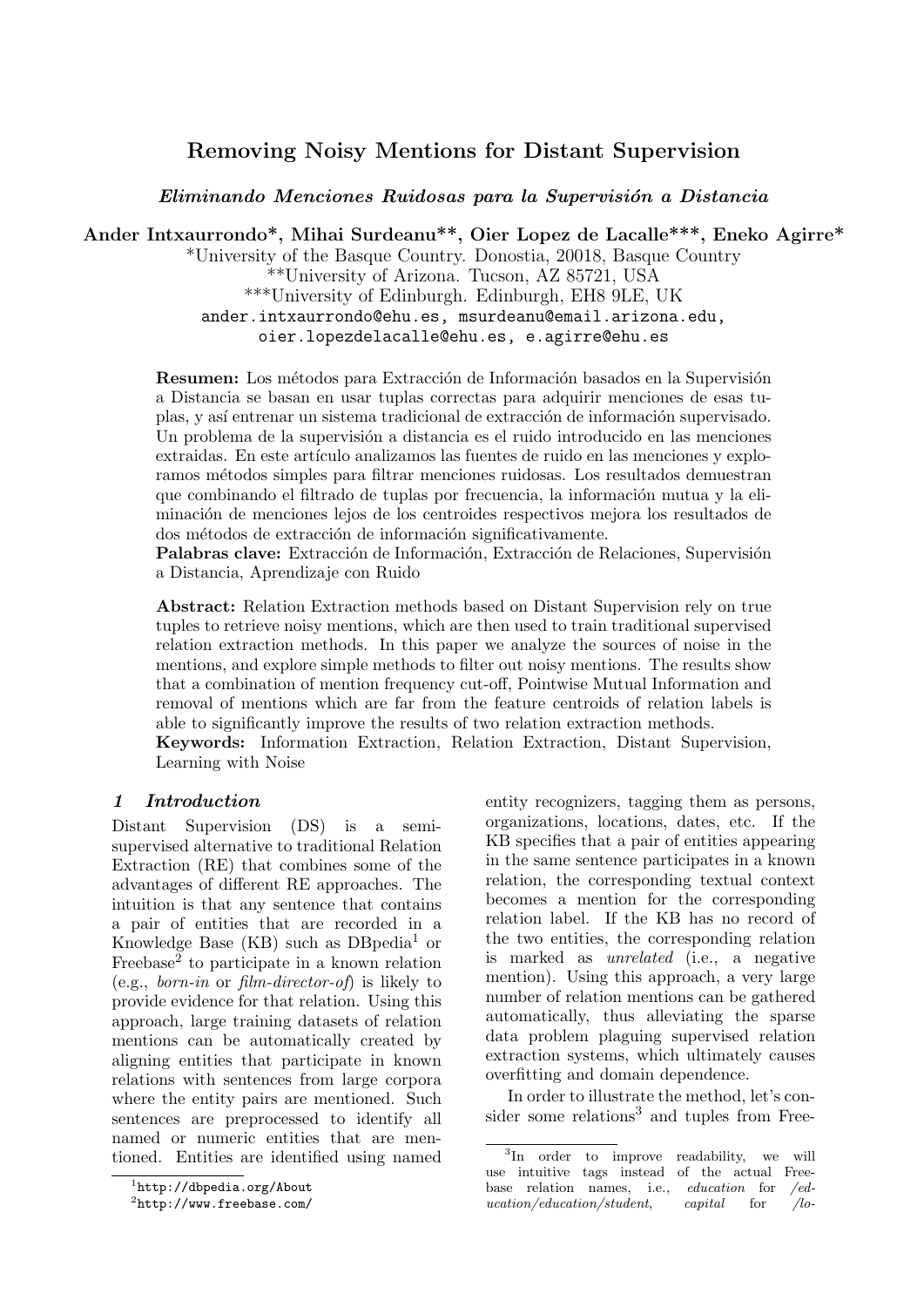base:

- <Albert Einstein, *education*, University of Zurich>
- $\bullet$  <Austria, *capital*, Vienna>
- $\leq$ Steven Spielberg, *director-of*, Saving Private Ryan>

Searching for the entity pairs in those tuples, we can retrieve sentences that express those relations:

- Albert Einstein was awarded a PhD by the University of Zurich.
- Vienna, the capital of Austria.
- Allison co-produced the Academy Award-winning Saving Private Ryan, directed by Steven Spielberg...

Although we show three sentences that do express the relations in the knowledge-base, distant supervision generates many noisy mentions that hurt the performance of the relation extraction system. We identified three different types of noise in the mentions gathered by distant supervision:

- 1. Sentences containing related entities, but which are tagged as 'unrelated' by DS. This happens because the KB we use, as all real-world Kbs, is incomplete, i.e., it does not contain all entities that participate in a given relation type.
- 2. Sentences containing unrelated entities, tagged as related. This happens when both participating entities that are marked as related in the KB appear in the same sentence, but the sentence does not support the relation.
- 3. Sentences containing a pair of related entities, but which are tagged as a mention of another, incorrect, relation. This type is the most common, and happens for entity tuples that have more than one relational label. These were previously called multi-label relations in the literature (Hoffmann et al., 2011).

Suppose that we have an incomplete KB according to whom the tuple  $\leq$ Brazil, Celso Amorim> is unrelated. In reality Celso is a minister of Brazil, and thus a mention of the country-minister relation. Mentions like

Celso Amorim , the Brazilian foreign min*ister*, *said the*  $(...)$  will be tagged by DS systems as unrelated at the training dataset, instead of appearing as country-minister as it should be. This is an example of Type 1.

Situations of Type 2 noise occur with tuples like <Jerrold Nadler, born in, Brooklyn>. If the system extracts the following sentences from the corpora,  $(\dots)$ Representative Jerrold Nadler, a Democrat who represents parts of Manhattan and Brooklyn, (...) and Nadler was born in Brooklyn, New York City., they both will be tagged as  $born_in$  and used later for training, although the entity tuple in the first sentence is not a positive mention of the relation under consideration.

Below we give an example of Type 3 noise. Consider the tuple <Rupert Murdock, News Corporation>. This is a multi-label relation with labels *founder* and *top-member*. Thus sentences in the training set such as News Corporation was founded by Rupert Murdock and Rupert Murdock is the CEO of News Corporation will be both considered as mentions for both founder and top-member, even though the first sentence is not a mention for the top-member relation and the second is not a mention for the founder relation.

We selected randomly 100 mentions respectively from single-label related mentions, multi-labeled related mentions and unrelated mentions which correspond to Freebase relations as gathered by (Riedel, Yao, and Mc-Callum, 2010). We analyzed them, and estimated that around 11% of the unrelated mentions belong to Type 1, 28% of related single-labeled mentions belong to Type 2. Regarding multi-labeled mentions, 15% belong to Type 3 and 60% to Type 2, so only 25% are correct mentions. All in all, the dataset contains 91373 unrelated mentions, 2330 single-labeled and 26587 multi-labeled mentions, yielding an estimate of 29% correct instances for related mentions, and 74% correct instances overall.

Noisy mentions decrease the performance of distant supervision systems. However, because the underlying datasets are generally very large, detecting and removing noisy mentions manually becomes untenable. This paper explores several methods that automatically detect and remove noisy mentions generated through DS.

cation/country/capital, and director-of for /film/director/film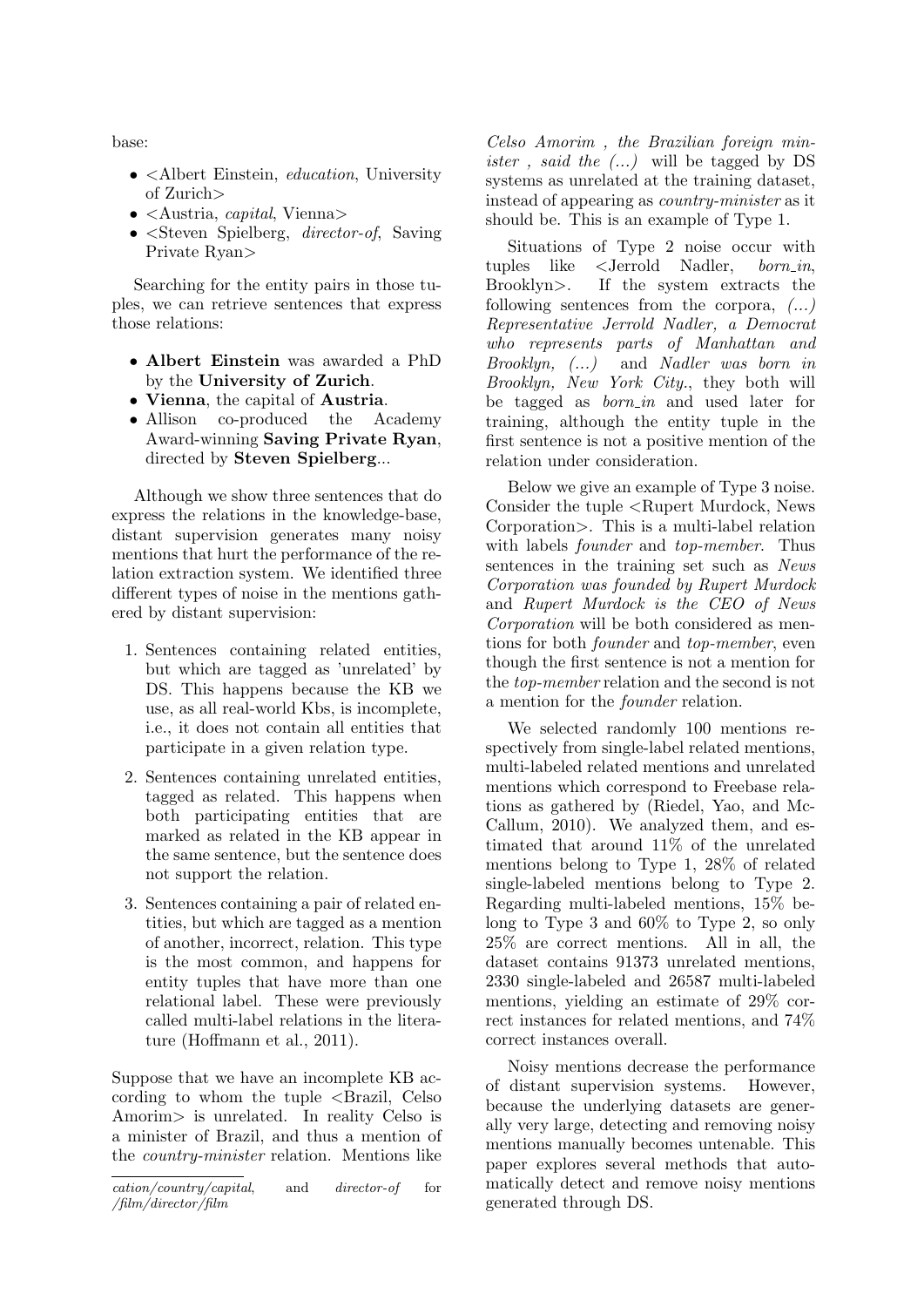## 2 Related Work

Distant Supervision was originally proposed by (Craven and Kumlien, 1999) for the biomedical domain, extracting binary relations between proteins, cells, diseases and more. Some years later, the approach was improved by (Mintz et al., 2009), making it available for different domains, such as people, locations, organizations,..., gaining popularity since then.

We can find many approaches that model the noise to help the classifier train on the respective datasets. (Riedel, Yao, and Mc-Callum, 2010) model distant supervision for relation extraction as a multi-instance singlelabel problem, allowing multiple mentions for the same tuple, but it does not allow more than one label per object. (Hoffmann et al., 2011) and (Surdeanu et al., 2012) focus on multi-instance multi-label learning.

Distant supervision has also been the most relevant approach used to develop different relation extraction system at the TAC-KBP Slot Filling task<sup>4</sup> for the last years, organized by NIST. Nearly all the participants use distant supervision for their systems to extract relations for people and organization entities. The approach has improved slowly during the latest years, and working with noisy mentions to train the systems has been recognized as the most important hurdle for further improvements.

# 3 Distant Supervision for Relation Extraction

The methods proposed here for cleaning the textual evidence used to train a RE model are system independent. That is, they apply to any RE approach that follows the "traditional" distant supervision heuristic of aligning database tuples with text for training. As proof of concept, in this paper we use two variants of the  $Mintz++$  system proposed by (Surdeanu et al., 2012) and freely available at http://nlp.stanford. edu/software/mimlre.shtml. This algorithm is an extension of the original work of (Mintz et al., 2009) along the following lines:

• The  $Mintz++$  approach models each relation mention independently, whereas

Mintz et al. collapsed all the mentions of the same entity tuple into a single datum. In other words,  $Mintz++$ constructs a separate classification data point from every sentence that contains a training tuple, whereas the original Mintz et al. algorithm merges the features extracted from all sentences that contain the same tuple into a single classification mention. The former approach was reported to perform better in practice by (Surdeanu et al., 2012).

- $Mintz++$  allows multiple labels to be predicted for the same tuple by performing a union of all the labels proposed for individual mentions of the same tuple, whereas the Mintz et al. algorithm selected only the top-scoring label for a given entity pair. The multiple-label strategy was also adopted by other models ((Hoffmann et al., 2011); (Surdeanu et al., 2012)). This is necessary because the same pair of entities may express multiple relations, e.g., (Balzac, France) expresses at least two relations: BornIn and Died, which cannot be modeled by Mintz et al.'s algoritm.
- $Mintz++$  implements a bagging strategy that combine five individual models. Each model is trained using four out of five folds of the training corpus. The final score is an unweighted average of the five individual scores. In this paper, we report results using two variants of the  $Mintz++$  model: when this ensemble modeling strategy is enabled  $(Mintz++)$  or disabled, i.e., using a single model trained over the entire training data (which we will call  $Mintz^*$ ). This allows us to directly compare the effects of bagging with the impact of the datacleanup proposed in this paper.

The results reported here are generated over the corpus created by (Riedel, Yao, and McCallum, 2010) and used by many other IE researchers like (Hoffmann et al., 2011), (Surdeanu et al., 2012), inter alia. This corpus uses Freebase as the source for distant supervision and the New York Times (NYT) corpus by (Sandhaus, 2008) for the source of textual evidence. The corpus contains two partitions: a training partition, containing 4700 relation mentions from the 2005–2006 portion of the NYT corpus, and a testing

<sup>4</sup>Task definition for 2013 available at http://surdeanu.info/kbp2013/KBP2013\_ TaskDefinition\_EnglishSlotFilling\_1.0.pdf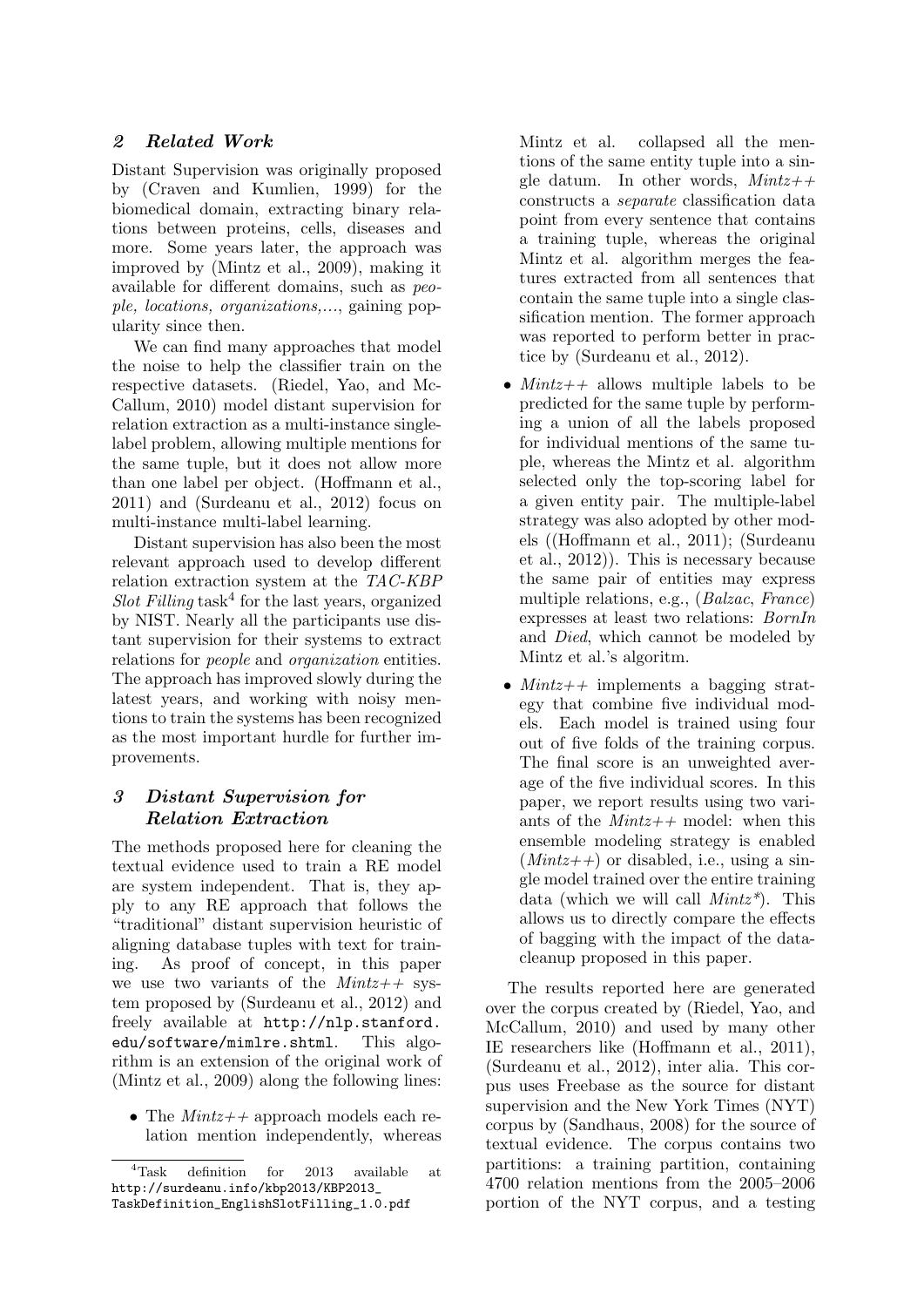partition, containing 1950 more recent (2007) relation mentions. Because this corpus does not have a reserved development partition, we tuned our models over the training partition using cross-validation. In both partitions, negative mentions were automatically generated from pairs of entities that co-occur in the same sentence and are not recorded in Freebase with any relation label. Crucially, the corpus authors released only a random subsample of 5% of these negative mentions for the training partition. This means that any results measured over the training partition will be artificially inflated because the systems have fewer chances of inferring false positive labels.

# 4 Methods to Remove Noise

We tried three different heuristics to clean noisy mentions from the dataset. We experimented removing tuples depending on their mention frequency (MF), their pointwise mutual information (PMI), and the similarity between the centroids of all relation mentions and each individual mention (MC). We also built several ensemble strategies that combine the most successful individual strategies, as parametrized over development data. Note that none of these methods uses any additional manual annotation at all.

## 4.1 Mention Frequency (MF)

For our first heuristic, we consider that tuples with too many mentions are the most probable to contain noisy mentions, so we remove all those tuples that have more than a predefined number of mentions. Our system removes both positive tuples that appear in Freebase, and negative (unrelated) tuples which contain more than X mentions. We experimented with different thresholds and chose the limit that gave the highest  $F-Measure$  on the development set<sup>5</sup>. The chosen value was  $X = 90$ , i.e., all tuples with more than 90 mentions where removed, around 40% of the positive mentions, and 15% of the total dataset considering both positive and negative mentions.

For example, the tuple <European Union, has-location<sup>6</sup>, Brussels > appears with 95 mentions. This tuple contains good mentions

like The European Union is headquartered in Brussels. but also many noisy mentions like The European Union foreign policy chief, Javier Solana, said Monday in Brussels that (...) or At an emergency European Union meeting of interior and justice ministers in Brussels on Wednesday, (...) which do not explicitly say that Brussels is in the European Union, and can thus mislead the supervised RE system. This heuristic removes all instances of this tuple from the training data.

# 4.2 Tuple PMI

The second heuristic calculates the PMI between each entity tuple and the a relation label. Once we calculate the PMI for each tuple, we consider that the tuples which have a PMI below a defined threshold have noisy mentions, and remove them. Empirically, we observed that our system performs better if we remove only positive mentions with low PMI and keep the negative ones, regardless of their PMI value. Our system performed better with a threshold of 2.3, removing around 8% of the positive training tuples. This heuristic is inspired by the work of (Min et al., 2012).

As an example, this approach removed the tuple: <Natasha Richardson, place-of $death<sup>7</sup>$ , Manhattan>. This tuple has only one mention: (...) Natasha Richardson will read from 'Anna Christie,' (...) at a dinner at the Yale Club in Manhattan on Monday night.. This mention does not support the place-ofdeath relation. That is, even though Natasha Richardson died in Manhattan, the mention is unrelated to that fact.

## 4.3 Mention Centroids (MC)

This heuristic calculates the centroid of all mentions with the same relation label, and keeps the most similar mentions to the centroids. We hypothesize that the noisy mentions are the furthest ones from their label centroids. For this experiment, we consider each mention as a vector and the features as space dimensions. We use the same features used by the DS system to build the vectors, with the frequency as the value of the feature. The centroid is built from the vectors as described in equation 1 below.

$$
\vec{C}_i = \left(\frac{feat_1}{methods_i}, \frac{feat_2}{methods_i}, \dots, \frac{feat_N}{methods_i}\right)_{(1)}
$$

<sup>&</sup>lt;sup>5</sup>Throughout the paper, development experiments stand for cross-validation experiments on Riedel's training partition.

<sup>6</sup> /location/location/contains

<sup>7</sup> /people/deceased person/place of death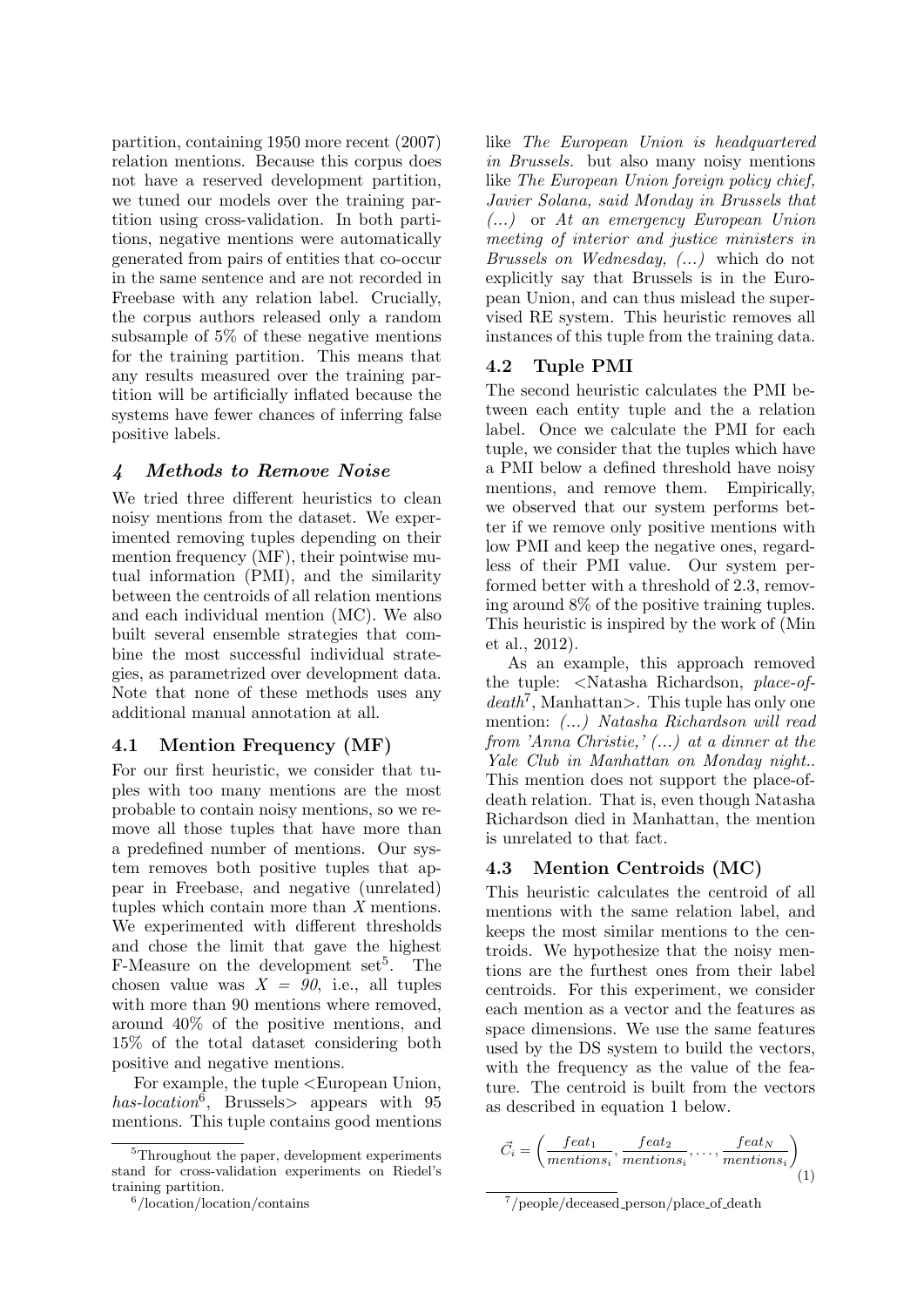where mentions<sub>i</sub> = number of mentions for label i  $(1 \leq i \leq M)$ , feat<sub>i</sub> = number of appearances of feature j  $(1 \le j \le N)$  and  $C_i =$ Centroid for label i.

The similarity between a centroid and any given mention is calculated using the cosine:

$$
cosine(C, M) = \frac{\vec{C} \cdot \vec{M}}{\sqrt{\vec{C} \cdot \vec{C}} \cdot \sqrt{\vec{M} \cdot \vec{M}}}
$$
 (2)

where  $C =$  Centroid and  $M =$  Mention.

We select a percentage of the most similar mentions to each centroid, and discard the rest. Our system returned the best results on development when we kept 90% of the most similar mentions of each relational label.

We do not use this heuristic for negative mentions. Empirically, we observed that this heuristic performs better if we kept all negative mentions rather than deleting any of them. This could be an artifact of the fact that only 5% of the negative mentions are included in Riedel's training dataset. Thus, sub-sampling negative mentions further yields datasets with too few negative mentions to train a discriminative model. This methods removes around 8% of the positive mentions.

As an example of the method, if we take the centroid for relation company-founders, the mention appearing in the sentence  $(\dots)$ its majority shareholder is Steve Case, the founder of AOL of the tuple  $\leq$ Steve Case, company-founders, AOL> is the most similar to the centroid of the same label. On the contrary, the mention Ms. Tsien and Mr. Williams were chosen after a competition that began with 24 teams of architects and was narrowed to two finalists, Thom Mayne's Morphosis being the other of the tuple <Thom Mayne, Morphosis> was correctly excluded, as the mention does not explicitly say that Thom Mayne is the founder of Morphosis.

#### 4.4 Ensemble Models

We experimented with several ensemble models that combine the above individual strategies, in different order. The best results on development, as shown in Section 5.1, were different for  $Mintz^*$  and  $Mintz++$ . For the first, we first filtered using PMI, then run the MF filter, and finally applied the centroidbased filter. For the second, the best combination was to run PMI and then MF. The

|                | Rec.  | Prec. | F1    |
|----------------|-------|-------|-------|
| $Mintz^*$      | 34.98 | 39.44 | 37.07 |
| MF 90          | 33.19 | 44.49 | 38.01 |
| <b>PMI 2.3</b> | 34.49 | 40.64 | 37.31 |
| MC 90%         | 34.81 | 40.31 | 37.33 |
| $PMI+MF+MC$    | 32.72 | 46.36 | 38.53 |

Table 1: Development experiments using Mintz\*, showing the results of each filtering method and the best combination.

|                  | Rec.  | Prec. | F1    |
|------------------|-------|-------|-------|
| $\text{Mintz++}$ | 34.85 | 41.45 | 37.86 |
| MF 180           | 33.65 | 44.48 | 38.45 |
| <b>PMI 2.4</b>   | 34.00 | 42.97 | 37.95 |
| $PMI+MF$         | 33.25 | 45.57 | 38.45 |

Table 2: Development experiments using Mintz++, showing the results of each filtering method and the best combination.

MC method did not provide any additional gain.

#### 5 Experiments

We evaluated the methods introduced in the previous section with the dataset developed by (Riedel, Yao, and McCallum, 2010). This dataset was created by aligning Freebase relations with the New York Times (NYT) corpus. They used the Stanford named entity recognizer to find entity mentions in text and constructed relation mentions only between entity mentions in the same sentences. We used the same features as (Riedel, Yao, and McCallum, 2010) for the mention classifier.

The development set was created using a three-fold cross-validation technique, similarly to (Surdeanu et al., 2012). For the formal evaluation on the test set, we only used the best ensemble models, instead of applying each method individually.

#### 5.1 Results on the Development Corpus

The initial experiments where done using the  $Mintz++$  system in (Surdeanu et al., 2012) without any ensemble at the classifier. From now on, the  $Mintz++$  without the ensemble will be denoted as  $Mintz^*$  in this paper. Table 1 shows the results we obtained with each method. If we execute our methods individually, we get the best results with the Mention frequency experiment (Section 4.1), where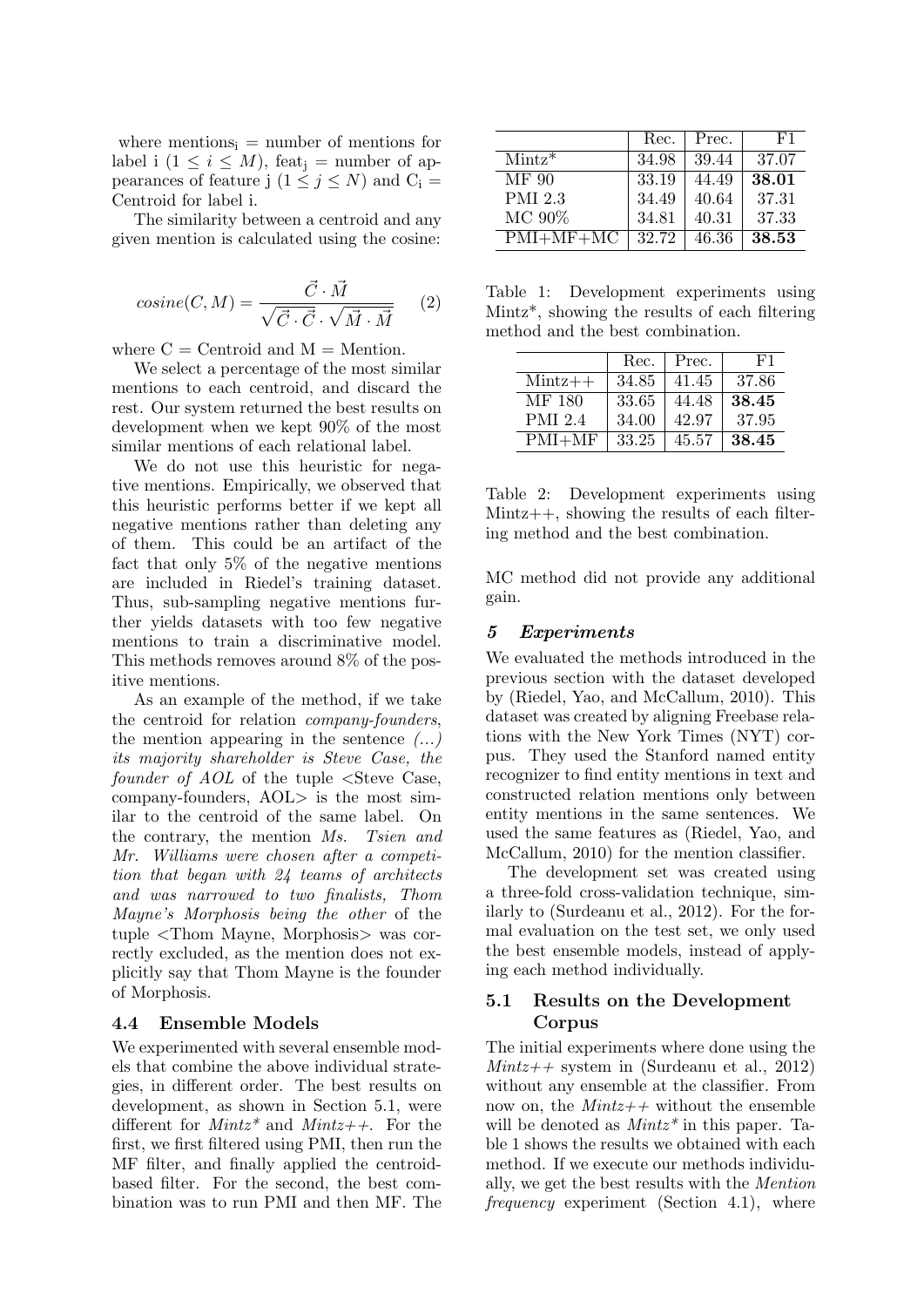

Figure 1: Precision/recall curves for the Mintz\* system on the test partition. The red line is our best filtering model.



Figure 2: Precision/recall curves for the Mintz++ system on the test partition. The red line is our best filtering model.

our system's F-Measure improves nearly 1%. The PMI (Section 4.2) and the Mention centroids models (Section 4.3) both yield a small improvement over the baseline. For the ensemble models, we obtain the best performance by combining PMI with Mention frequency and the Mention centroids, improving the F-Measure nearly 1.5 absolute points. Our system improves the precision in each experiment, but not the recall, this scoring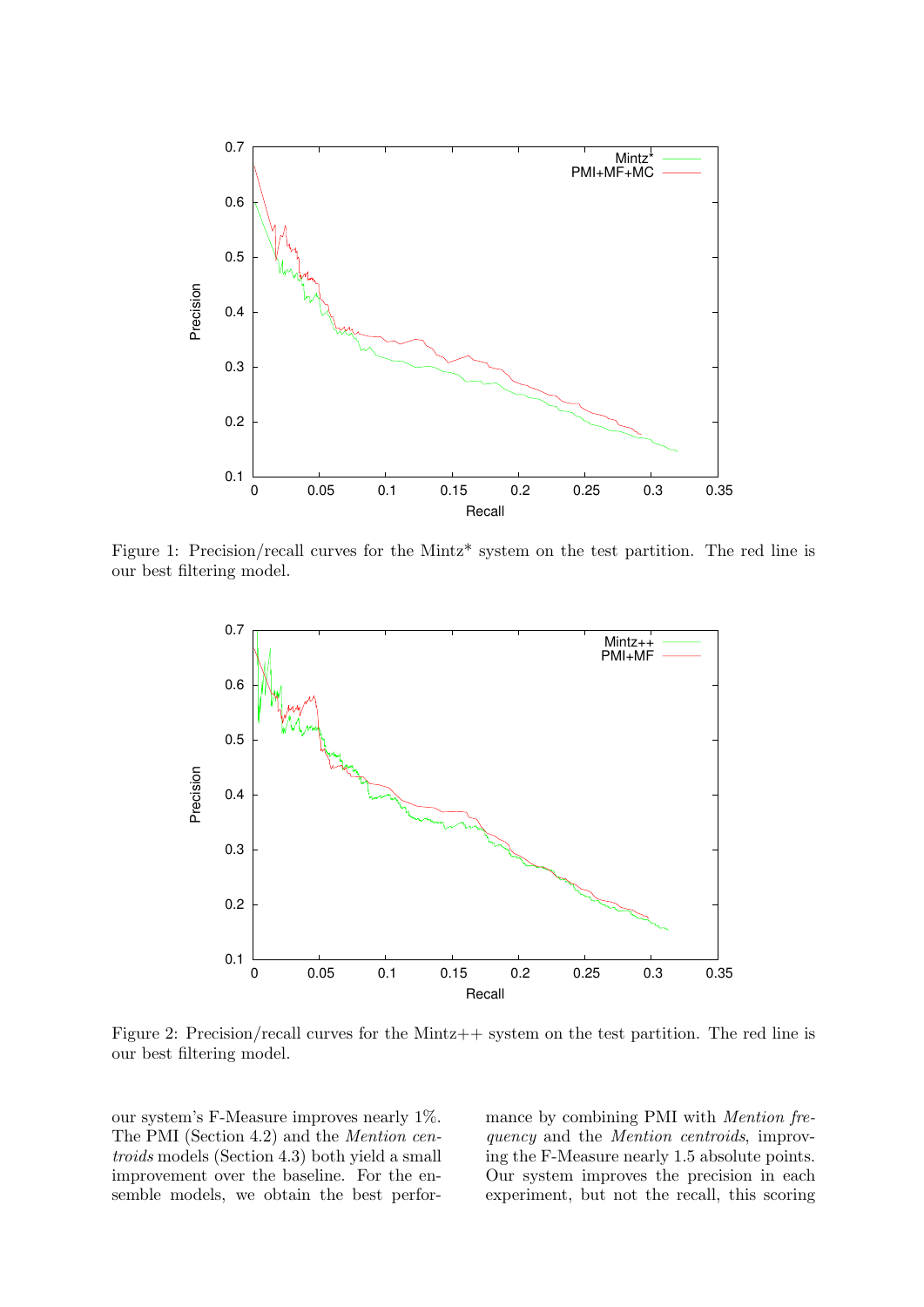|                     | Rec.  | Prec.        |       |
|---------------------|-------|--------------|-------|
| $Mintz*$            | 31.95 | 14.57        | 20.02 |
| $PMI+MF+MC$   29.23 |       | $\mid$ 17.64 | 22.00 |

Table 3: Results on the test partition for Mintz\* (without bagging).

|                  | Rec.  | Prec. |       |
|------------------|-------|-------|-------|
| $\text{Mintz++}$ | 31.28 | 15.43 | 20.67 |
| $PMI+MF$         | 29.79 | 17.48 | 22.03 |

Table 4: Results for Mintz++ (with bagging).

parameter generally decreases slightly. This is to be expected, since the models built using filtered data train on fewer positive mentions, thus they will be more conservative in predicting relation labels.

We applied the same heuristics to the original  $Mintz++$  system at (Surdeanu et al., 2012), and optimized them. The optimal parameters are 180 mention maximum for Mention frequency ( 4.1), and 2.4 for the PMI heuristics (Section 4.2). Unfortunately the Mention centroids (Section 4.3) heuristic did not yield an improvement here. Finally, we combined the PMI heuristic with the Mention frequency experiment to improve our results. Table 2 shows the results we obtained for each heuristic. Surprisingly, MF 180 and PMI+MF give the same F-Measure.

#### 5.2 Results on the Test Partition

For the formal evaluation on the test set, we only chose the ensemble models that performed best with the development set for  $Mintz^*$ , with the same optimal parameters obtained on development. On the test set, the F-Measure improves approximately 2 points. The results are shown in Table 3.

Figure 1 shows the precision/recall curves for our best system relative to the  $Mintz^*$ baseline. The figure shows that our approach clearly performs better.

Table 4 shows the results on the test partition of the original  $Mintz++$  system of (Surdeanu et al., 2012) and the  $Mintz++$  extended with our best ensemble filtering model (tuned on development).

Figure 2 shows the precision/recall curves of the two systems based on  $Mintz++$ . The models trained using filtered data perform generally better than the original system, but the differences are not as large as for the previous model that does not rely on ensemble strategies. This suggests that ensemble models, such as the bagging strategy implemented in  $Mintz++$ , are able to recover from some of the noise introduced by DS. However, bagging strategies are considerably more expensive to implement than our simple algorithms, which filter the data in a single pass over the corpus.

To check for statistical significance, we used the bootstrapping method proposed by (Berg-Kirkpatrick, Burkett, and Klein, 2012) verifying if the improvement provided by mention filtering is significant<sup>8</sup>. This bootstrapping method concluded that, although the difference between the two models is small, it is statistically significant with pvalues below 0.001, thus supporting our hypothesis that data cleanup for DS algorithms is important.

#### 6 Conclusions

Motivated by the observation that relation extraction systems based on the distant supervision approach are exposed to data that includes a considerable amount of noise, this paper presents several simple yet robust methods to remove noisy data from automatically generated datasets. These methods do not use any manual annotation at the datasets. Our methods are based on limiting the mention frequency for each tuple, calculating the Pointwise Mutual Information between tuples and relation labels, and comparing mention vectors against the mention centroids of each relation label.

We show that these heuristics, especially when combined using simple ensemble approaches, outperform significantly two strong baselines. The improvements hold even on top of a strong baseline that uses a bagging strategy to reduce sensitivity to training data noise.

#### References

Berg-Kirkpatrick, Taylor, David Burkett, and Dan Klein. 2012. An empirical investigation of statistical significance in nlp. In Proceedings of the 2012 Joint Conference on Empirical Methods in Natural Language Processing and

<sup>8</sup>The statistical significance tests used the points at the end of the P/R curves.